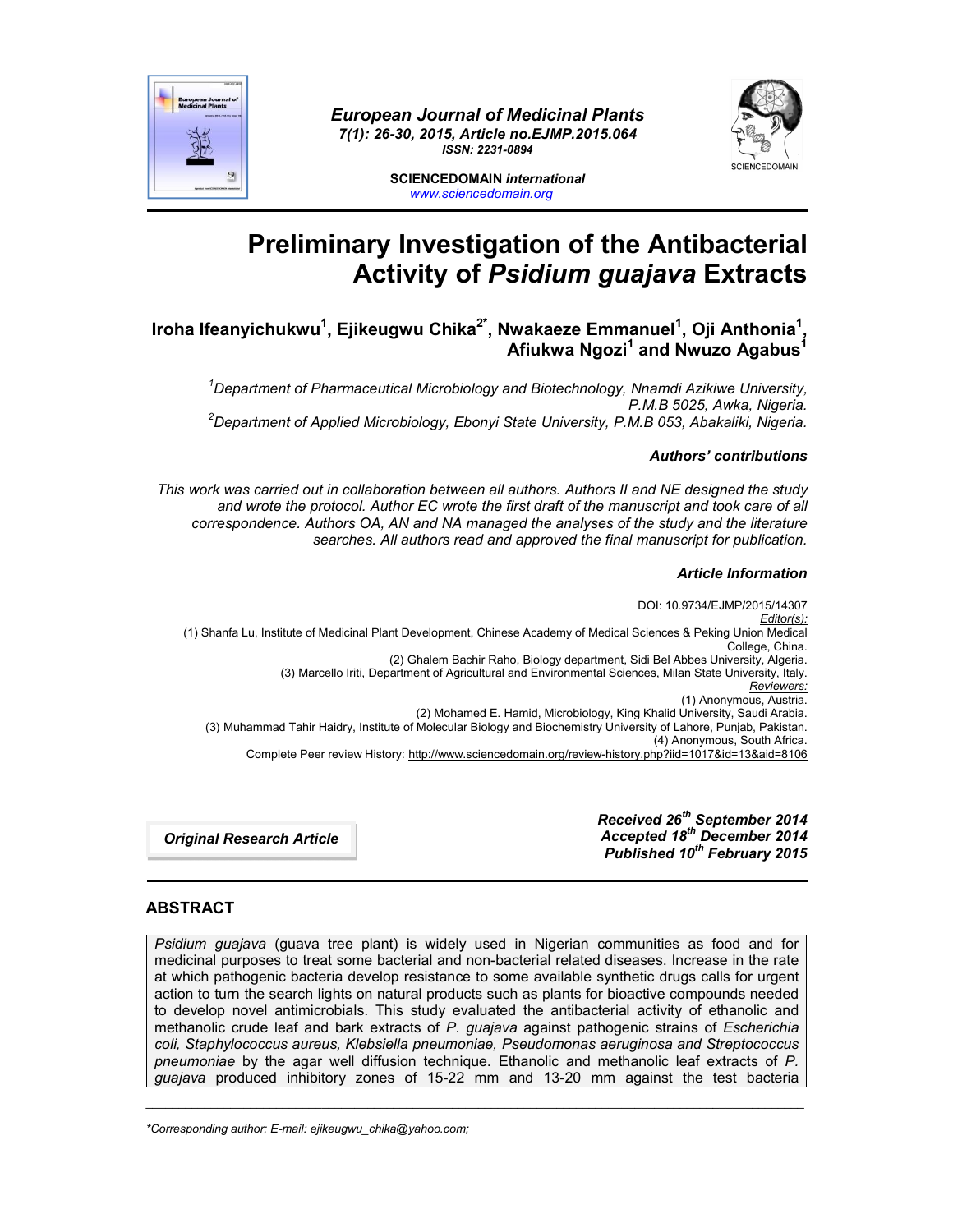respectively. Inhibitory zones of 16-19 mm and 13-23 mm was recorded against the test bacteria for methanolic and ethanolic bark extracts respectively. The observed antibacterial activities of *P. guajava* further explain the use of guava tree plant for medicinal purposes in this part of the world. And further research is necessary to characterize the bioactive compounds of *P. guajava*.

*Keywords: Extracts of Psidium guajava; antibacterial activity; microorganisms.*

#### *.* **1. INTRODUCTION**

*Psidium guajava* plant possesses diverse medicinal values, and it has been used since time immemorial to manage several human ailments including stomach problems, diarrhea and other bacterial related diseases [1]. In many rural parts of Africa and even in some metropolitan towns in Nigeria, natural products especially those of plant origin (including *P. guajava*) are often resorted to for medicinal purposes. *P. guajava* belongs to the plant genus *Psidium* and family *Myrtaceae*; and its leaves contain numerous essential oils rich in phytochemicals such as tannins, mineral salts, fats and flavonoids amongst others [1]. Though considered to have originated from Central and Southern America, *P. guajava* is now grown in virtually all parts of the world (Nigeria inclusive). *Psidium guajava* commonly known as the guava tree plant is a widespread plant (native to Tropical America); and it is used for culinary and medicinal purposes, and its fruits are eaten for nutritional purposes. Guava peels are chewed in most parts of the world to freshen-up breath and treat some oral-related ailments; and the phytochemicals present in guava plant gives scientific credibility to its usage in traditional medicine or folk practices across the globe. The biological and antimicrobial activities of *P. guajava* include antioxidant properties, antidiarrheal effect, antibacterial and anti-cough activity [2]. It is one of the plants used in folk medicine for the management of various disease conditions and is believed to be active against<br>various infections such as malaria. infections such gastroenteritis, coughs, and sore throat [1,3,4,5]. Guavas are rich in dietary fiber, vitamin, potassium, copper and manganese; and these compounds are vital for the body's metabolic activities [6,7,8,9,10,11]. Antibiotics and other antimicrobial agents have always played significant roles in the treatment and management of many infectious diseases but the emergence and spread of some resistant microbial strains have compromised the antimicrobial activity of some antimicrobial drugs. This preliminary study was undertaken to evaluate the antibacterial activity of ethanolic and

methanolic crude extracts of *P. guajava* leaves and bark against some selected pathogenic bacteria.

## **2. MATERIALS AND METHODS**

## **2.1 Collection of Plant and Preparation**

The *Psidium guajava* leaves and bark were collected from a garden at Amike-Aba community in Ebonyi Local Government Area of Ebonyi State, Nigeria between January and March, 2014; and identified by the Applied Biology Department of Ebonyi State University Abakaliki, Nigeria. The leaves and bark of *P. guajava*  collected were cleaned, washed and dried in shade at room temperature for 2 weeks. Upon drying, the plant material was pounded using mortar and pestle into smaller particles and then blended to powder with an electric blender. Powered samples of the plant were stored in an air tight container until use.

## **2.2 Extraction**

Twenty grams (20 g) each of the dried *Psidium guajava* sample was used for solvent extraction, and these were percolated in 200 ml methanol and ethanol and allowed for two days. The resulting extract was filtered through Whattman filter paper No 2 and evaporated to give crude extract. The extracted compound of *P. guajava* was used for the antimicrobial assay.

#### **2.3 Test Organisms**

The selected bacterial pathogens used in this study include *Staphylococcus aureus*, *Escherichia coli, Klebsiella pneumoniae, Pseudomonas aeruginosa* and *Streptococcus pneumoniae*; and they were collected from the culture preservation unit of the Microbiology laboratory of Ebonyi State University Abakaliki, Nigeria.

## **2.4 Determination of Antibacterial Activity**

The methanol extracts of *Psidium guajava* were screened for antibacterial activity by agar well diffusion method as was previously described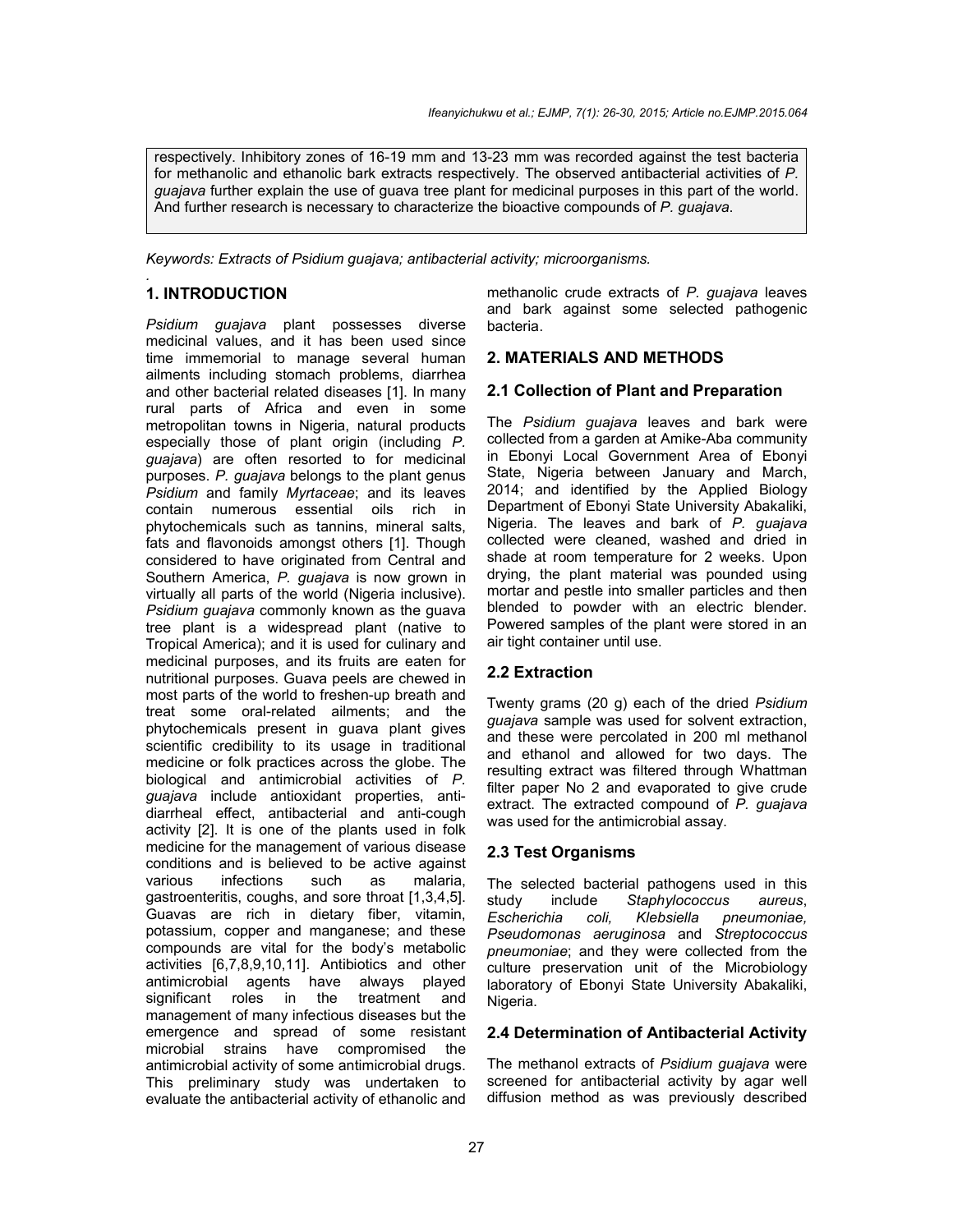[6,7]. Briefly, 100 mg/ml crude extracts of the plant were each tested on 6 mm punctured wells or holes on Mueller Hinton agar plates (Oxoid, UK) that were previously swabbed with the test bacteria. Zones of inhibition were recorded to the nearest millimeter (mm) after 24 hrs of overnight incubation at 37°C. Chloramphenicol was used as the positive control drug.

## **3. RESULTS**

Table 1 shows the results of the methanol and ethanol leave extracts against the test bacteria. Dimethyl sulphoxide (DMSO) was used as the solvent for the plant extracts, and as negative control. DMSO did not inhibit the test bacteria. It could be deduced from our result that the methanol and ethanol extracts showed considerable levels of antibacterial activities against the test pathogens. The diameter of inhibition zone of the methanolic leaf extracts against the test bacteria ranged between 13 mm-20 mm. The largest zone of inhibition (20 mm) was recorded against *Escherichia coli* while the least inhibition zone diameter (13 mm) was recorded for *Pseudomonas aeruginosa*. On the other hand, ethanolic leaf extracts inhibited the test bacteria at 18 mm (*E. coli*), 23 mm (*S. aureus*), 19 mm (*S. pneumoniae*), 15 mm (*K. pneumoniae*) and 22 mm (*P. aeruginosa*). The ethanolic leave extracts inhibited the growth of the test bacteria more than the methanolic leave extracts (Table 1).

The ethanolic and methanolic bark extracts of *P. guajava* had appreciable antibacterial effect against the test bacterial pathogens. Ethanolic bark extract inhibited the test bacteria at 19 mm (*E. coli*), 23 mm (*S. aureus*), 13 mm (*S. pneumoniae*), 14 mm (*K. pneumoniae*) and 20 mm (*P. aeruginosa*). For the methanolic bark extracts, the zones of inhibition recorded against the pathogenic bacteria were 19 mm (*E. coli*), 18 mm (*S. aureus*), 16 mm (*S. pneumoniae*), 18 mm (*K. pneumoniae*) and 19 mm (*P. aeruginosa*). Both Gram positive and Gram negative bacterial pathogens as used in our study were considerably inhibited by the methanolic and ethanolic leave and bark extracts of *P. guajava* (Tables 1 and 2).

## **4. DISCUSSIONS**

Some plants contain many biologically active compounds which are widely used to meet certain primary healthcare needs especially in most rural communities. They could serve as sources of lead compounds for the development of putative antimicrobial agents especially now that some synthetic drugs are barely efficacious against some pathogenic bacteria. In this study, the ethanolic and methanolic leaf and bark extracts of *Psidium guajava* (commonly known as the guava tree plant) was investigated against

| Table 1. Antibacterial activity of methanolic and ethanolic leaf extracts of P. guajava against |
|-------------------------------------------------------------------------------------------------|
| pathogenic bacteria                                                                             |

|                          | Zones of inhibition (mm)          |                                  |                                      |
|--------------------------|-----------------------------------|----------------------------------|--------------------------------------|
| <b>Test organisms</b>    | <b>Methanolic leaf</b><br>extract | <b>Ethanolic leaf</b><br>extract | Chloramphenicol<br>$(10 \text{ mg})$ |
| Escherichia coli         | 20                                | 18                               | 20                                   |
| Staphylococcus aureus    | 19                                | 23                               | 28                                   |
| Streptococcus pneumoniae | 18                                | 19                               | 25                                   |
| Klebsiella pneumoniae    | 16                                | 15                               | 26                                   |
| Pseudomonas aeruginosa   | 13                                | 22                               | 24                                   |

| Table 2. Effect of ethanolic and methanolic bark extracts of P. guajava against pathogenic |
|--------------------------------------------------------------------------------------------|
| bacteria                                                                                   |

|                          | Zones of inhibition (mm)         |                                   |                            |
|--------------------------|----------------------------------|-----------------------------------|----------------------------|
| <b>Test organisms</b>    | <b>Ethanolic bark</b><br>extract | <b>Methanolic bark</b><br>extract | Chloramphenicol<br>(10 mg) |
| Escherichia coli         | 19                               | 19                                | 16                         |
| Staphylococcus aureus    | 23                               | 18                                | 26                         |
| Streptococcus pneumoniae | 13                               | 16                                | 23                         |
| Klebsiella pneumoniae    | 14                               | 18                                | 21                         |
| Pseudomonas aeruginosa   | 20                               | 19                                | 18                         |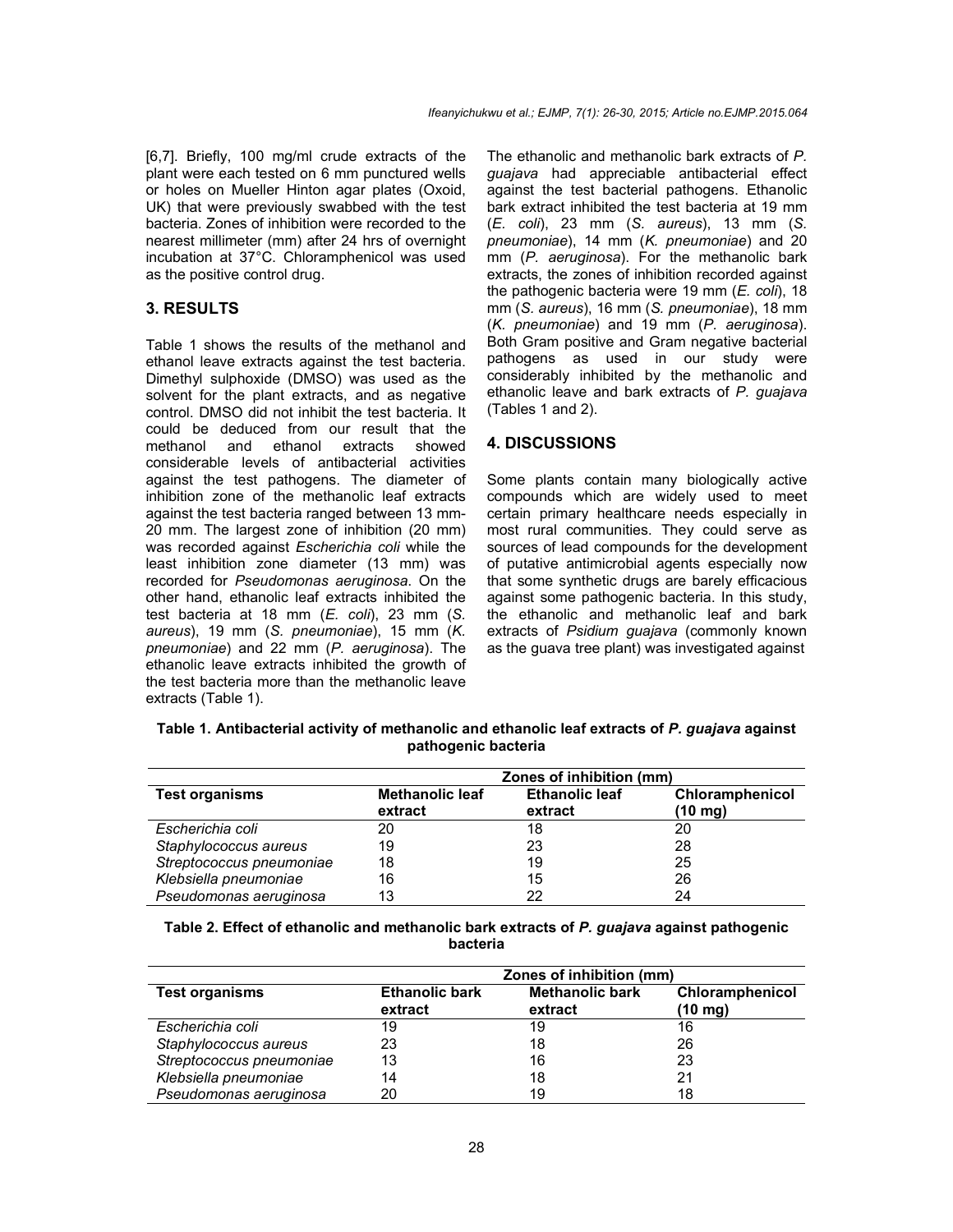some selected pathogenic bacteria. The notable antibacterial activities of guava tree plant (as obtainable in this present study) have been previously reported [4,8,9,10,11,12,13]. Generally, the observed results in this study showed that both the methanolic and ethanolic leaf and bark extracts of *P. guajava* had considerable antibacterial activities against the test bacterial pathogens. The ethanolic leaf extracts of *P. guajava* had an inhibitory zone of 15-22 mm against the Gram positive and Gram negative bacteria when compare to the control drug (chloramphenicol) which produced similar antibacterial activity. Methanolic leaf extracts also showed inhibition zones against the test pathogens at 13-20 mm (Table 1). It has been previously reported that the ethanolic and methanolic crude extracts of *P. guajava* possess antimicrobial activity and inhibited both Gram positive and Gram negative bacteria [1,6]. This broad spectrum activity of *P. guajava* extracts against pathogenic microorganisms (as obtainable in our study) have been linked to the presence of bioactive compounds that they possess [6,8,10,12]. In a related development, the broad spectrum activities of *P. guajava*  extracts have also been reported, and these studies opined that guava tree plant possess bioactive compounds that warrants their use for therapeutic measures [1,2,3,4]. The results of the methanolic and ethanolic bark extracts of *P. guajava* produced broad spectrum of antibacterial activities against *E. coli, S. aureus, S. pneumoniae, K. pneumoniae* and *P. aeruginosa*. The inhibitory zones recorded against the test pathogens for the methanolic bark extracts were in the range of 16-19 mm while the ethanolic bark extracts showed inhibition zones that were in the range of 13-23 mm. Ethanolic bark extracts showed better inhibitory effects against the Gram positive and Gram negative bacteria used in this study than the methanolic bark extracts (Table 2). The broad spectrum activity of the methanolic and ethanolic bark extracts of *P. guajava* reported in this study are similar to earlier reports that showed similar antibacterial activities of guava tree plant against pathogenic bacteria [6,8,10,13]. Our study provides a preliminary investigation of the antibacterial activities of *P. guajava* plants, and this gives credence to further determine and characterize by molecular studies the other pharmacological properties of the guava tree plant. Based on our findings, *P. guajava* (guava tree plant) possess antibacterial activities, and this justifies their use in most rural communities to meet certain healthcare needs.

#### **5. CONCLUSION**

Conclusively, the notable inhibitory activity showed by the ethanolic and methanolic leaf extracts of *P. guajava* against some Grampositive and Gram-negative bacteria gives impetus to their use for solving some primary health care needs in some rural Nigerian communities.

#### **CONSENT**

It is not applicable.

#### **ETHICAL APPROVAL**

It is not applicable.

# **COMPETING INTERESTS**

Authors have declared that no competing interests exist.

#### **REFERENCES**

- 1. Biswas B, Rogers K, McLaughlin F, Daniels D, Yadav A. Antimicrobial activities of leaf extracts of guava (*Psidium guajava* L.) on two gram-negative and grampositive bacteria. International Journal of Microbiology. 2013;1-7.
- 2. Belemtougri RG, Constantin B, Cognard C, Raymond G, Sawadogo L. Effects of two medicinal plants *Psidium guajava* L. (Myrtaceae) and *Diospyros mespiliformis* L. (*Ebenaceae*) leaf extracts on rat skeletal muscle cells in primary culture. J Zhejiang Univ Sci B. 2006;7(1):56-63.
- 3. Jairaj, et al. Anticough and antimicrobial ac tivities of *Psidium guajava* Linn Leaf Extract. Journal of Ethnopharmacology. 1999;67:203.
- 4. Abdelrahim SI, et al. Antimicrobial activity of *Psidium guajava* L. Fitoterapia. 2002;73 (7-8):713-715.
- 5. Lutterodt GD. Inhibition of gastrointestinal release of acetylcholine by quercetin as a possible mode of action of *Psidium guajava* leaf extract in the treatment of acute local disease. Journal of Ethnopharmacology*.* 1989;25:235-247.
- 6. Okwute S, et al. Broad spectrum antimicrobial activity of *Psidium guajava* Linn-leaf. Nature and Science. 2010;8(12): 43-50.